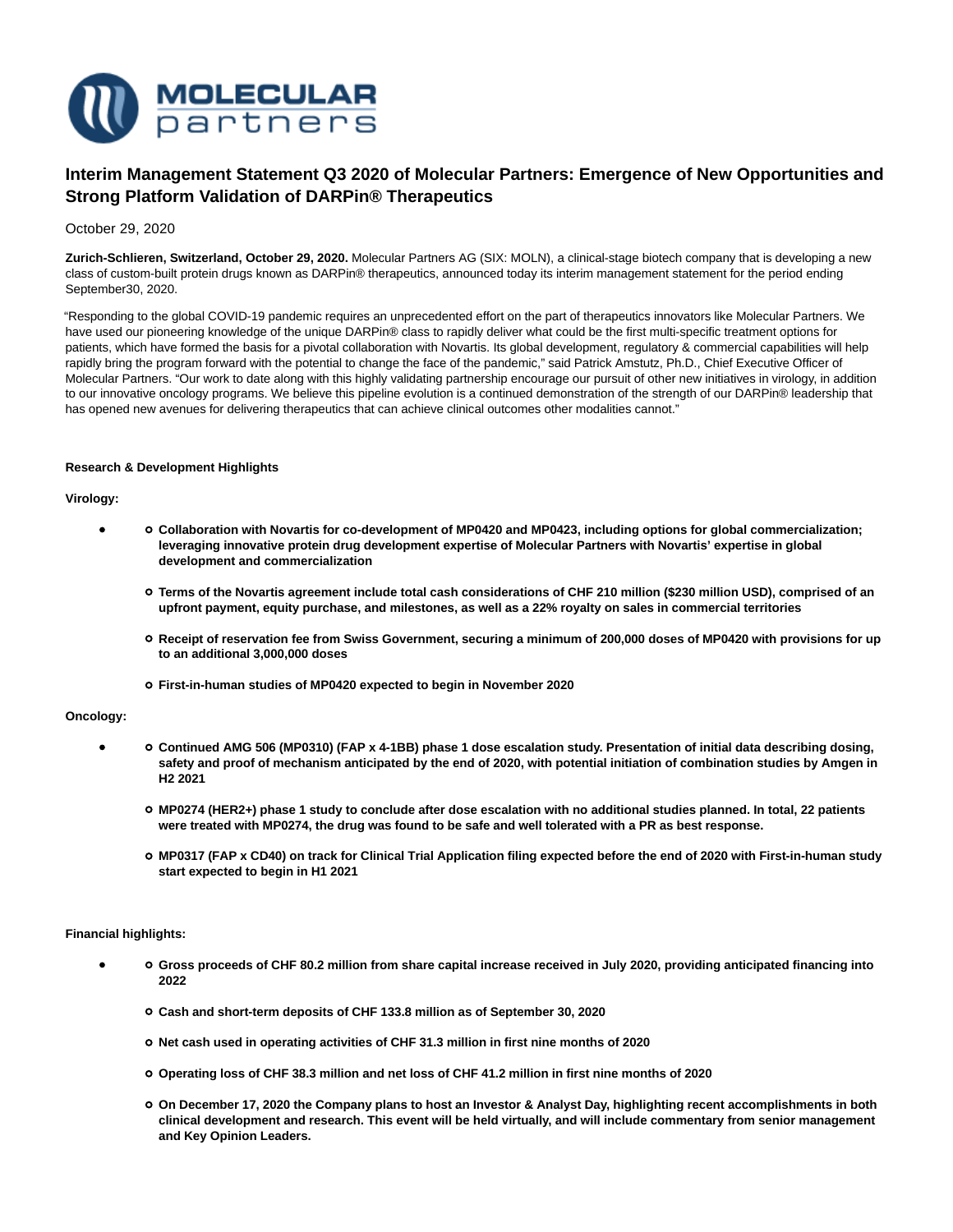# **Antiviral program: Ongoing prioritized development of two highly differentiated anti-COVID-19 multi-DARPin® candidates with unique advantages**

In the first half of 2020, the Company began leveraging its rapid discovery and candidate design capabilities to deliver multi-target binding DARPin® proteins that neutralized the SARS-CoV-2 virus in vitro. These two candidates, identified as **MP0420** and **MP0423**, exhibit among the highest potency in inhibiting SARS-CoV-2 live virus reported to-date, and in the third quarter 2020 the Company disclosed strong preliminary in vivo findings for both candidates.

The DARPin® technology offer a differentiated approach to treating COVID-19 through a single molecule that can engage with the spike protein of the SAR-CoV-2 virus with three DARPin® modules simultaneously to neutralize the virus. This offers potentially broader efficacy – across both therapeutic and prophylactic settings – and reduced potential for the development of viral drug resistance which can result from mutations that change any single molecular target. DARPin® candidates are also produced through rapid, high-yield microbial fermentation for potential speed, cost and scaling advantages over more complex mammalian cell production typically employed for antibody production.

In July 2020, the Company announced a partnership with AGC Biologics, a global biopharmaceutical contract development and manufacturing organization, to secure initial clinical and commercial-scale manufacturing capacity for the COVID-19 program. In August 2020, the Company announced the reservation by the Swiss Federal Office of Public Health: Bundesamt für Gesundheit (FOPH-BAG) of up to 3.2 million doses of MP0420, if the candidate is approved in Switzerland. Under the terms of the agreement, the Company immediately received a reservation fee in the mid to high single-digit millions of Swiss Francs.

In September, Molecular Partners completed the initial Good Manufacturing Practice (GMP) manufacturing runs of MP0420. More than 1 kg of DARPin® material was produced in each of the 100 liter E.coli-based bacterial fermenter runs.

In October, the Company announced further supportive preclinical data from in vivo assessments of its two DARPin® candidates targeting SARS-CoV-2. These candidates show robust activity in an aggressive viral challenge hamster model, supporting potential efficacy as therapeutic options in patients with late-stage disease. In a highly susceptible COVID-19 challenge model developed by expert virologists at Freie Universität Berlin, hamsters were first infected with SARS-CoV-2 and then administered either select doses of the two anti-COVID-19 DARPin® candidates or placebo, at either 0, 6, or 24 hours. In the five-day experiment, all animals treated with DARPin® molecules recovered and survived, while 83% of animals in the placebo group had to be euthanized due to severe disease progression.

Further, on October 27, the Company signed a collaboration with Novartis (SWX symbol: NOVN) for the co-development of MP0420 and MP0423 as well as options for global commercialization. This collaboration combines the innovative protein drug development expertise of Molecular Partners with Novartis' expertise in clinical development, manufacturing, regulatory affairs & commercialization to accelerate global development of both candidates.

Under the terms of the collaboration agreement, Molecular Partners received a cash payment of CHF 20 million (~\$22 million USD). As part of the transaction, Novartis also agreed to acquire CHF 40 million (~\$44 million USD) worth of ordinary shares at a price of CHF 23 (~\$25 USD) per share. As a result, Novartis now holds approximately 6% of the outstanding shares of Molecular Partners. Molecular Partners is eligible to receive a future milestone payment of CHF 150 million (~\$165 million USD), upon Novartis exercising the option to both therapeutic candidates, and 22% royalty on sales. Molecular Partners has agreed to forgo royalties in lower income countries, and is aligned with Novartis' plans to ensure affordability based on countries' needs and capabilities.

Multiple characteristics of DARPin® therapeutics make them ideally suited for antiviral therapies, particularly at time of global need. Offering logistical solutions that other potential therapeutics in development may not possess, including (i) sub-picomolar potency, allowing investigation of subcutaneous administration as both early intervention and potential prophylaxis; (ii) highly scalable microbial manufacturing, allowing for up to 4 production runs on the same fermenter, per month; and (iii) high temperature stability of DARPin® drugs (>80°C) which may allow for avoidance of cumbersome cold chain storage. Molecular Partners is actively exploring opportunities to develop DARPin® therapeutics against other infectious diseases.

## **Immuno-oncology programs: Recruitment for AMG 506 (MP0310) continues in higher dose cohorts**

Molecular Partners continued recruitment of patients with solid tumors in the ongoing phase 1 dose escalation study of **AMG 506** (MP0310) (FAP x 4-1BB), in partnership with Amgen. AMG 506 (MP0310) is a tumor-localized immune agonist being evaluated in this phase 1 trial as a single agent in patients with advanced solid tumors. MP0310 includes localizer (FAP) and stimulator (4-1BB) DARPin® domains, which respectively provide tumorspecificity and immune activation. Initial presentation of data from the dose escalation cohorts are expected by year-end 2020 and will help inform potential phase 1b combination studies with Amgen assets which are anticipated to be conducted by Amgen.

For **MP0317** (FAP x CD40), the Company's second tumor-localized immune agonist, IND-enabling work continues to advance and Molecular Partners envisages a Clinical Trial Application (CTA) filing before the end 2020. A presentation at the World BiSpecific Forum in October 2020 underlined the mechanism of action and anti-tumor effects of this candidate.

For **MP0274** (HER2+), after the completion of recruitment for the phase 1 trial already in the first half 2020, this trial will be concluded in Q4 2020. MP0274 is a multi-specific DARPin® product candidate being developed for the treatment of solid tumors with strong expression of the highly validated target protein HER2. In total 22 patients have received treatment with MP0274, one patient still continues on study. To date, MP0274 has been reported to be safe and well tolerated, and with one patient observed to have a Partial Response (PR). Presently, the Company does not plan any additional studies for MP0274.

For the phase 2 study of **MP0250** (VEGF x HGF) in combination with the proteasome inhibitors (PIs) bortezomib (Velcade®) and dexamethasone in multiple myeloma, no new data were disclosed in the third quarter 2020 and no additional patients were enrolled into the study. The Company is evaluating potential clinical collaborations around MP0250, with updates anticipated before the end of 2020.

# **Abicipar**

In Q3 2020, AbbVie withdrew its filings for abicipar with both the European Medicines Agency and the Japanese Regulatory Agency and is committed to working with these agencies to determine appropriate next steps and requirements for potential resubmissions for abicipar. Molecular Partners is in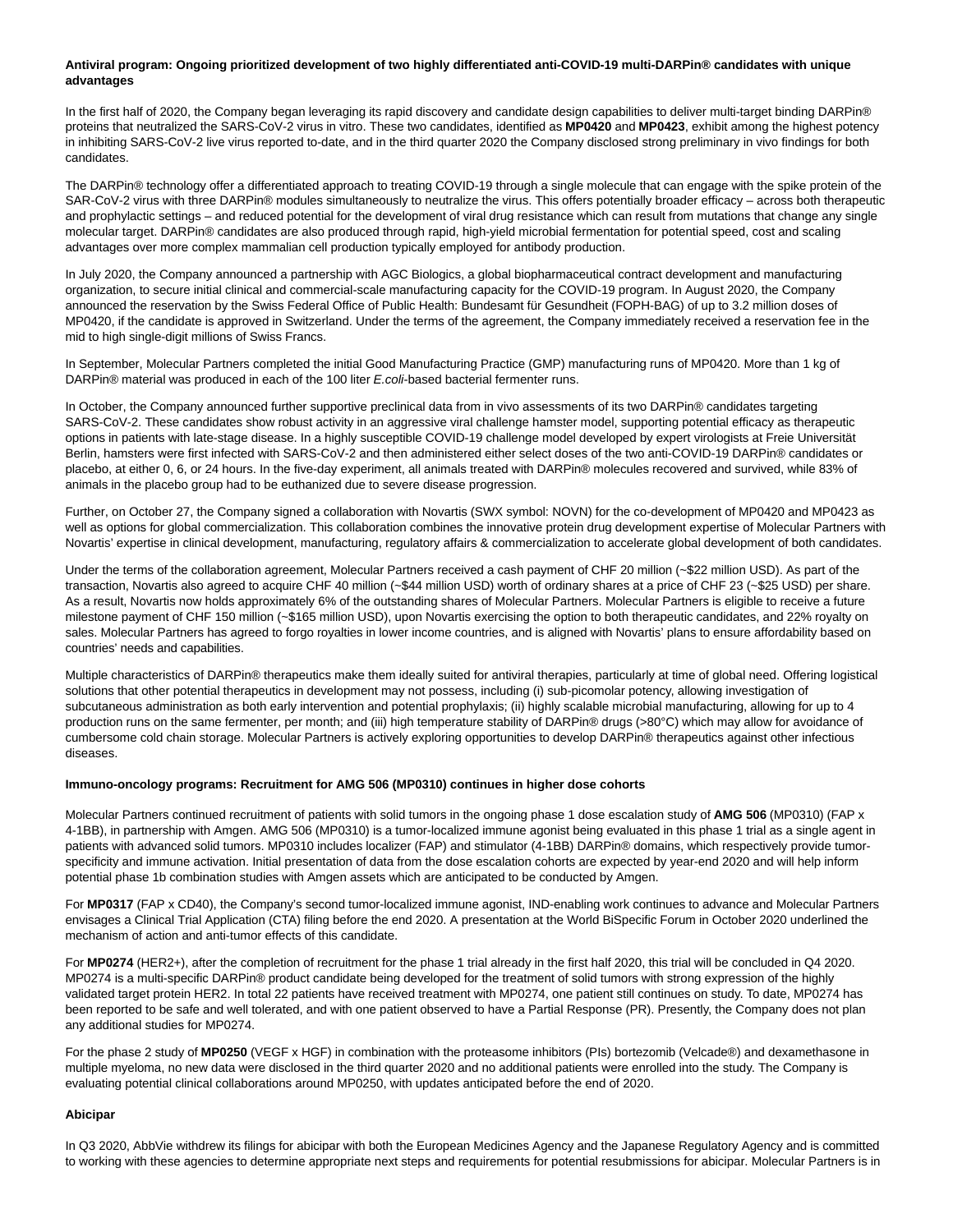ongoing dialogue with AbbVie on the status of the program.

There is substantial need for better treatment options for nAMD and the Company remains confident in the totality of data supporting abicipar's clinical profile for this indication, and continues to support AbbVie as it determines next steps.

## **Balance sheet: Strong cash and equity positions as of September 2020**

Molecular Partners' financial performance for the first nine months of 2020 reflects an operating cash outflow of CHF 31.3 million. In July 2020 the Company was able to reinforce its solid cash position with a private placement financing, raising gross proceeds of CHF 80.2 million. This further increases the Company's financial flexibility to capture multiple value-creating inflection points into 2022. Moreover, in August 2020 Molecular Partners received a fee in the mid to high single digit millions of Swiss Francs from the Swiss Federal Office of Public Health: Bundesamt für Gesundheit (FOPH-BAG) as a purchase reservation fee for up to 3.2 million doses of MP0420.

As a consequence, cash and short-term deposits increased by CHF 69.4 million in Q3 2020 to CHF 133.8 million as of September 2020 (June 2020: CHF 64.4 million).

As of September 2020, the Company employed 143.4 FTEs, representing an 8% increase year-over-year, with approximately 85% of employees serving in R&D functions.

## **Business outlook and priorities**

For the remainder of 2020, Molecular Partners will focus on advancing its immuno-oncology and infectious disease programs. For the COVID-19 program, the Company anticipates to start first-in-human studies for MP0420 in November 2020.

For AMG 506 (MP0310), following the planned reporting of initial data from the phase 1 study in December 2020, these data will be used to inform potential phase 1b combination studies with Amgen assets to be conducted by Amgen. For MP0317, the Company plans to file appropriate regulatory applications around the end of 2020 and expects to initiate clinical studies in the first half of 2021.

## **Financial outlook 2020**

For the FY 2020, at constant exchange rates, the Company continues to expect total expenses in the range of CHF 65-75 million, of which approximately CHF 6.0 million will be non-cash effective costs. Capital expenditures in FY 2020 are expected to be approximately CHF 3.0 million.

## **Financial Calendar**

- December 17, 2020 R&D Day
- February 5, 2021 Publication of FY 2020 results (unaudited)
- March 26, 2021 Publication of FY 2020 Annual report

## **About DARPin® therapeutics**

DARPin® therapeutics are a new class of custom-built protein therapeutics based on natural binding proteins that open a new dimension of multifunctionality and multi-target specificity in drug design. A single DARPin® candidate can engage more than five targets, and its flexible architecture and small size offer benefits over conventional monoclonal antibodies or other currently available protein therapeutics. DARPin® therapeutics have been clinically validated through to the registrational stage. The DARPin® platform is a fast and cost-effective drug discovery engine, producing drug candidates with optimized properties for development and very high production yields. DARPin® is a registered trademark owned by Molecular Partners AG.

# **About Molecular Partners AG**

Molecular Partners AG is a clinical-stage biotech company developing a new class of custom-built protein drugs known as DARPin® therapeutics, designed to address challenges current modalities cannot. The company has compounds in various stages of clinical and preclinical development with a focus on oncology. Molecular Partners has formed partnerships with leading pharmaceutical companies to advance DARPin® therapeutics across multiple therapeutic areas. For more information regarding Molecular Partners AG visi[t www.molecularpartners.com o](https://www.molecularpartners.com/)r follow the company on Twitter @MolecularPrtnrs.

## **For further details, please contact:**

Seth Lewis, SVP IR, Comms, & Strategy [seth.lewis@molecularpartners.com](mailto:seth.lewis@molecularpartners.com) Tel: +1 781 420 2361

Stefan Riley, U.S. Media [stefan@tenbridgecommunications.com](mailto:stefan@tenbridgecommunications.com) Tel: +1 617 461 2442

Thomas Schneckenburger, IR & European Media [thomas.schneckenburger@molecularpartners.com](mailto:thomas.schneckenburger@molecularpartners.com) Tel: +41 79 407 9952

## **Forward-looking statements**

This press release may contain certain forward-looking statements relating to the company and its business. Although the company believes its expectations are based on reasonable assumptions, all statements other than statements of historical fact included in this press release about future